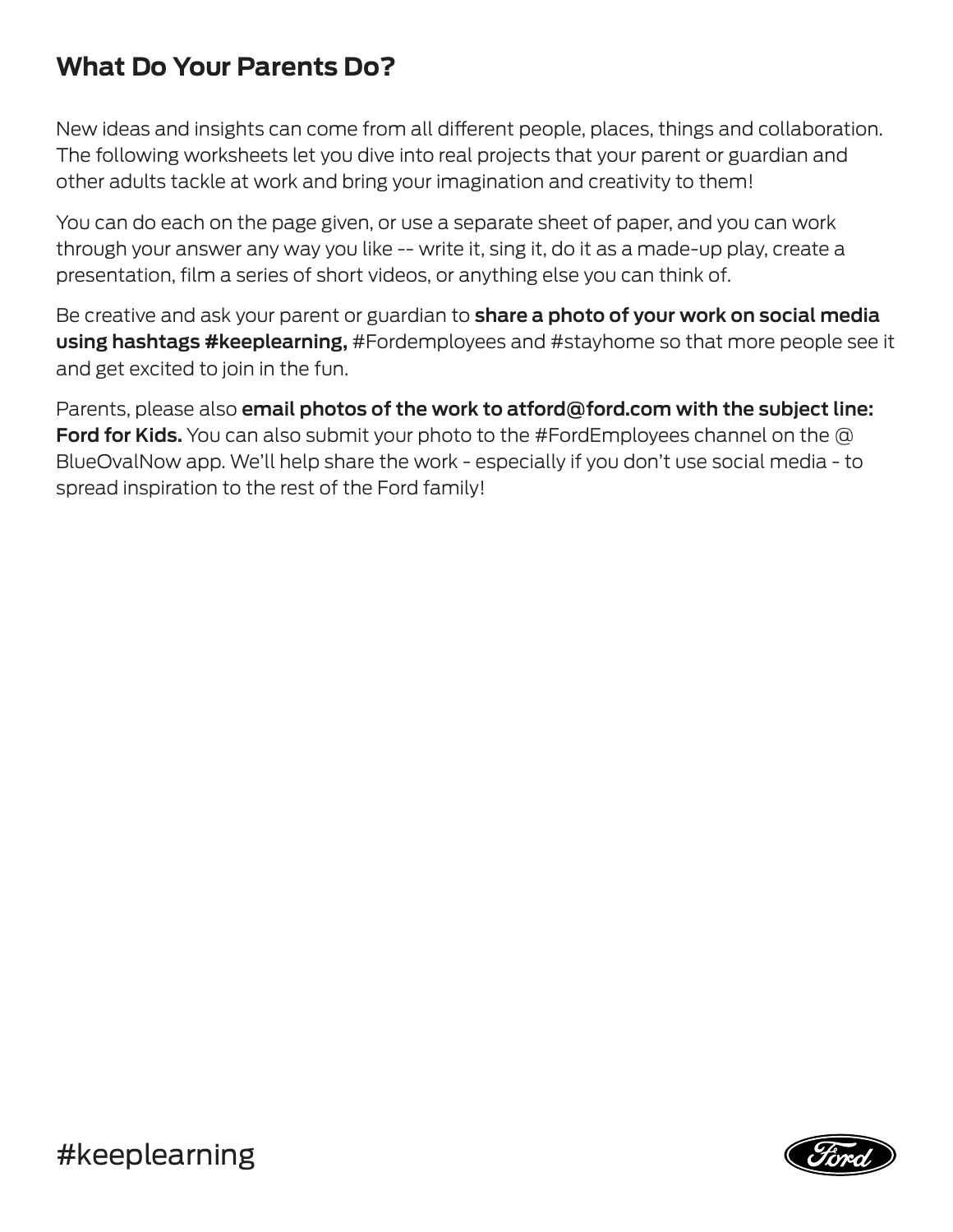# **The Adults Need Your Help!**

Ask your parents to give you an assignment following the below directions.

**Parent or Guardian:** Briefly explain one of your projects to your kid(s) and encourage them to use their imaginations to come up with solutions. They can tell you the answer with writing, pictures, video or however they'd like.

### **Looking for a place to start? Try these!**

- **•** What do you wish you could do while riding in the car / school bus / bus? What kind of activities, pastimes, etc.?
- **•** What do you think Mom's / Dad's / parent's work building should have in it?
- **•** There are already electric cars, bikes, scooters, and skateboards-- what would you electrify next?
- **•** How would you stop people from texting and driving?
- **•** What's the best way to travel and why (car, bus, subway/metro, plane, train, boat, bike, walking, etc.)?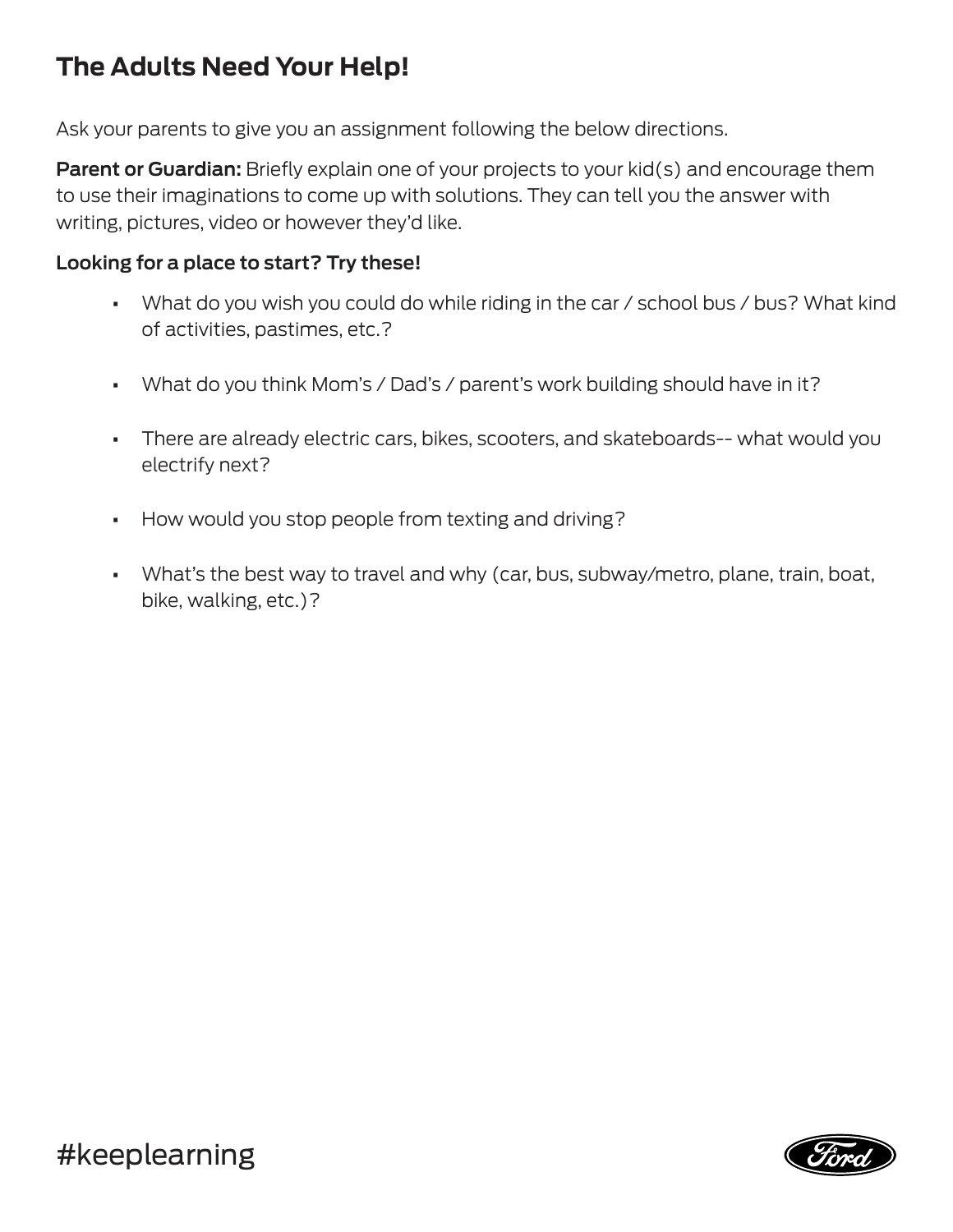# **What Do You Think Your Parents Do?** Ages 8 - 12

You might already have an idea of what your parent or guardian does at work. Let's see how much you know!

### **Imagine**

- Do you know what projects they're working on?
- Who they're working with?
- How they get work done?

Put down your thoughts by writing, drawing a picture, making a video or any other method. Be creative!

#### **Inquire**

Now that you've imagined what goes on at work, ask your parent: what do they actually do at work? Start a conversation and find out what you got right.



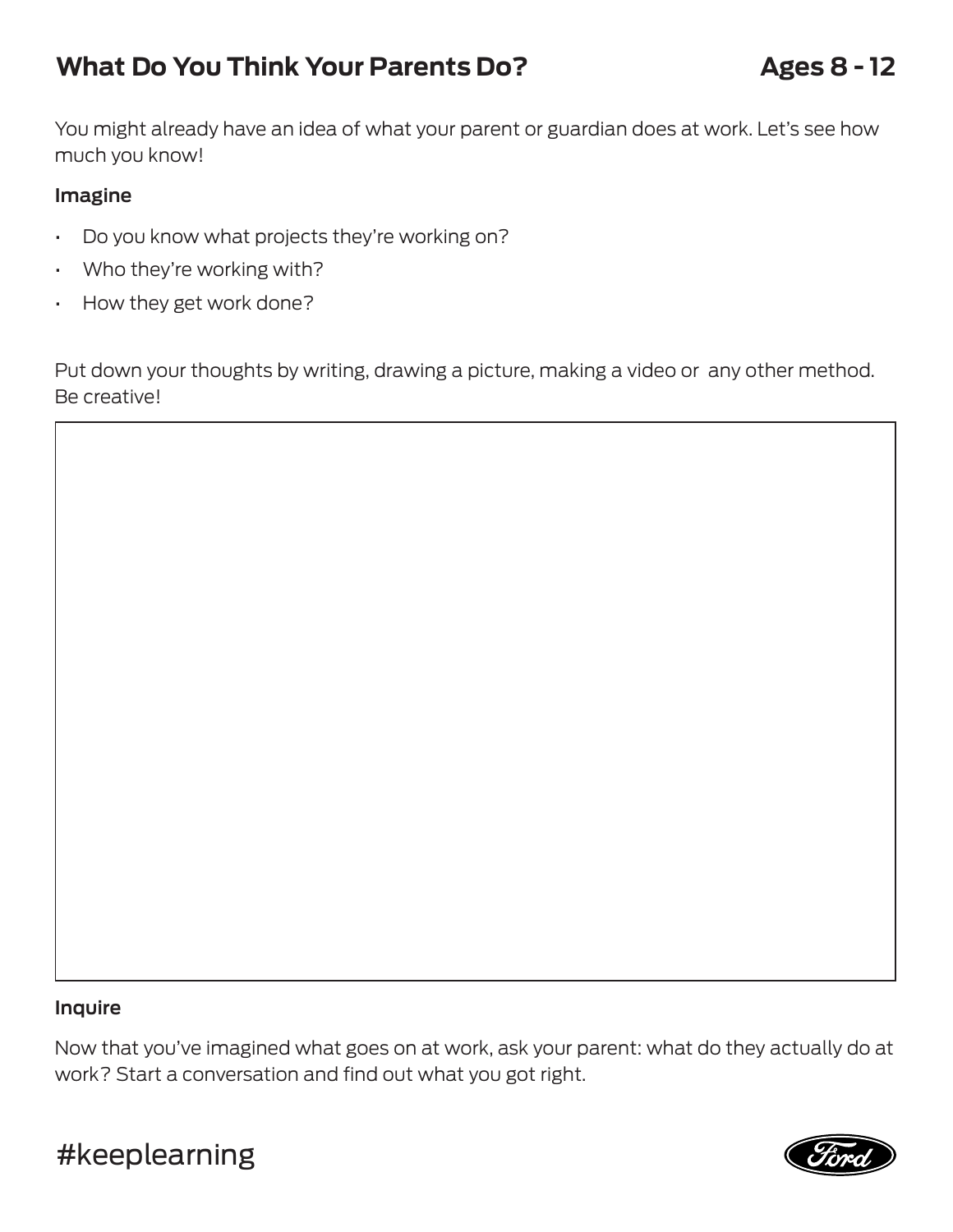## **What Do You Think the Car of the Future Should Look Like? Ages 6+**

A hundred and fify years ago, nobody knew what a car was supposed to look like - because they didn't exist yet!



### **In 10, 20, 30 years from now, what do you think the car of the future will look and be like?**

- **•** Does is still have wheels? Or, does it fly or go underground?
- **•** Does it use gasoline, electricity, or is it powered some other way?
- **•** Does someone drive it or does it drive itself?

What do you think?